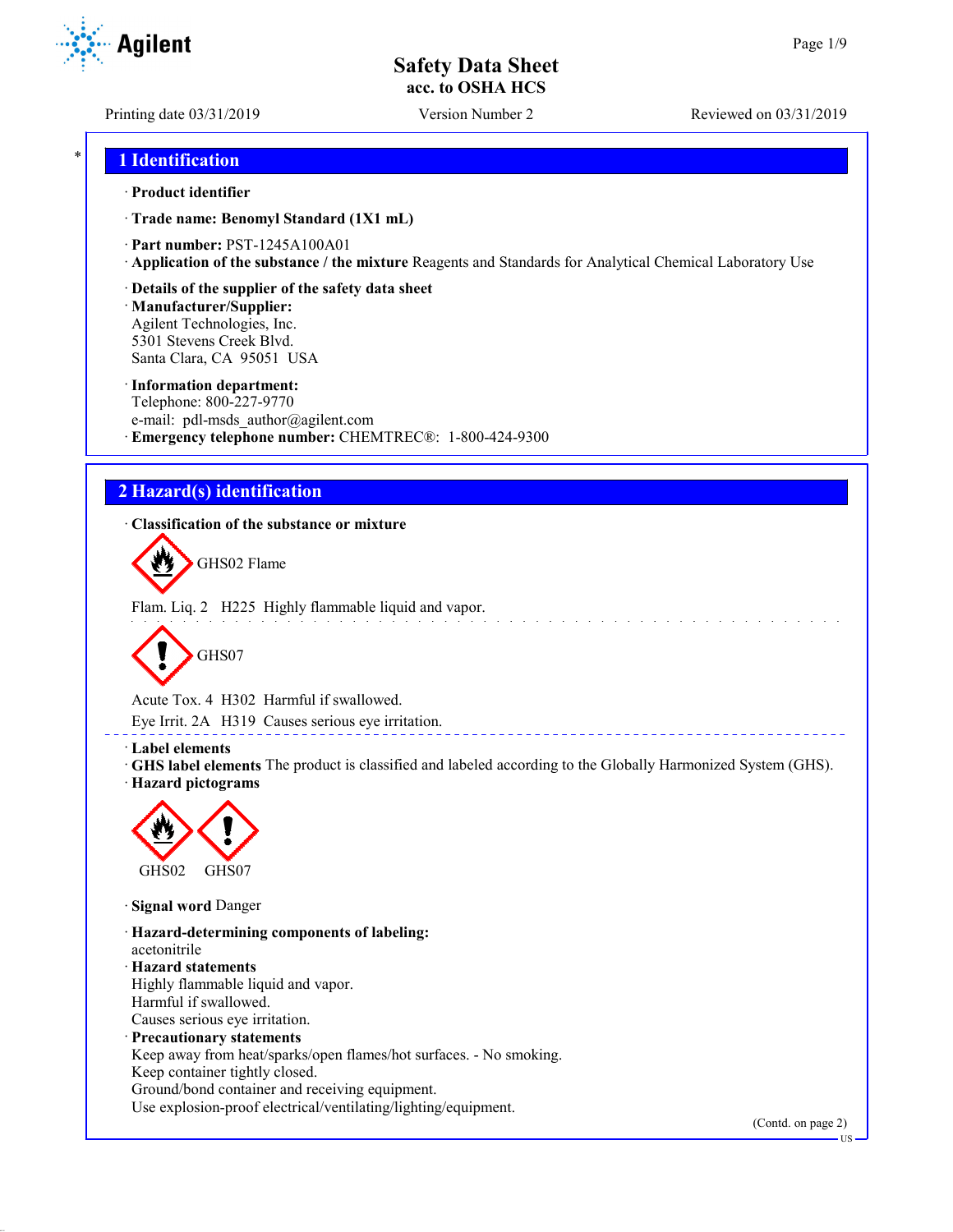#### **Trade name: Benomyl Standard (1X1 mL)**

Use only non-sparking tools.

Wash thoroughly after handling.

(Contd. of page 1)

Do not eat, drink or smoke when using this product. Wear protective gloves/protective clothing/eye protection/face protection.

If swallowed: Call a poison center/doctor if you feel unwell.

Take precautionary measures against static discharge.

Rinse mouth.

If on skin (or hair): Take off immediately all contaminated clothing. Rinse skin with water/shower.

If in eyes: Rinse cautiously with water for several minutes. Remove contact lenses, if present and easy to do. Continue rinsing.

If eye irritation persists: Get medical advice/attention.

In case of fire: Use for extinction: CO2, powder or water spray.

Store in a well-ventilated place. Keep cool.

Dispose of contents/container in accordance with local/regional/national/international regulations.

· **Classification system:**



 $\overline{0}$ Reactivity  $= 0$ 

· **HMIS-ratings (scale 0 - 4)**

| $H = 2$ Health = 2 |                                                                                |
|--------------------|--------------------------------------------------------------------------------|
| <b>FIRE</b>        | $\begin{array}{ c c } \hline \hline 3 & \text{Fire} = 3 \\ \hline \end{array}$ |
|                    | REACTIVITY $\boxed{0}$ Reactivity = 0                                          |

· **Other hazards**

- · **Results of PBT and vPvB assessment**
- · **PBT:** Not applicable.
- · **vPvB:** Not applicable.

## **3 Composition/information on ingredients**

- · **Chemical characterization: Mixtures**
- · **Description:** Mixture of the substances listed below with nonhazardous additions.
- · **Dangerous components:**

75-05-8 acetonitrile 99.987%

## **4 First-aid measures**

## · **Description of first aid measures**

- · **General information:**
- Immediately remove any clothing soiled by the product.

Symptoms of poisoning may even occur after several hours; therefore medical observation for at least 48 hours after the accident.

- · **After inhalation:** Supply fresh air; consult doctor in case of complaints.
- · **After skin contact:** Immediately rinse with water.

· **After eye contact:**

Rinse opened eye for several minutes under running water. If symptoms persist, consult a doctor.

(Contd. on page 3)

US

Printing date 03/31/2019 Version Number 2 Reviewed on 03/31/2019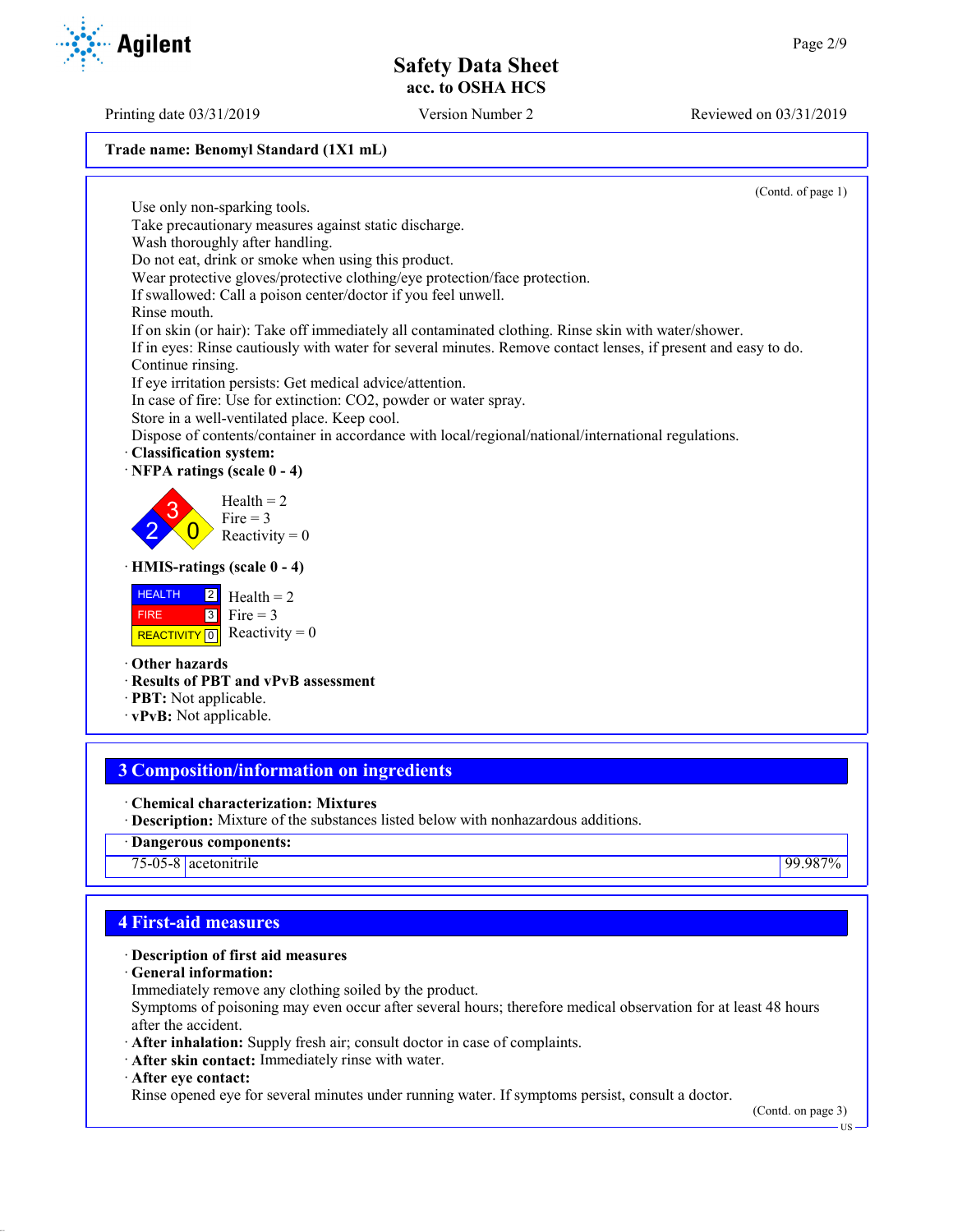Printing date 03/31/2019 Version Number 2 Reviewed on 03/31/2019

**Trade name: Benomyl Standard (1X1 mL)**

(Contd. of page 2)

· **After swallowing:** Immediately call a doctor.

- · **Information for doctor:**
- · **Most important symptoms and effects, both acute and delayed** No further relevant information available. · **Indication of any immediate medical attention and special treatment needed**
- No further relevant information available.

## **5 Fire-fighting measures**

- · **Extinguishing media**
- · **Suitable extinguishing agents:**
- CO2, extinguishing powder or water spray. Fight larger fires with water spray or alcohol resistant foam.
- · **For safety reasons unsuitable extinguishing agents:** Water with full jet
- · **Special hazards arising from the substance or mixture** No further relevant information available.
- · **Advice for firefighters**
- · **Protective equipment:** No special measures required.

#### **6 Accidental release measures**

| · Personal precautions, protective equipment and emergency procedures<br>Wear protective equipment. Keep unprotected persons away. |          |
|------------------------------------------------------------------------------------------------------------------------------------|----------|
|                                                                                                                                    |          |
| · Environmental precautions: Do not allow to enter sewers/ surface or ground water.                                                |          |
| · Methods and material for containment and cleaning up:                                                                            |          |
| Absorb with liquid-binding material (sand, diatomite, acid binders, universal binders, sawdust).                                   |          |
| Dispose contaminated material as waste according to item 13.                                                                       |          |
| Ensure adequate ventilation.                                                                                                       |          |
| · Reference to other sections                                                                                                      |          |
| See Section 7 for information on safe handling.                                                                                    |          |
| See Section 8 for information on personal protection equipment.                                                                    |          |
| See Section 13 for disposal information.                                                                                           |          |
| · Protective Action Criteria for Chemicals                                                                                         |          |
| $\cdot$ PAC-1:                                                                                                                     |          |
| 75-05-8 acetonitrile                                                                                                               | 13 ppm   |
| $\cdot$ PAC-2:                                                                                                                     |          |
| $75-05-8$ acetonitrile                                                                                                             | $50$ ppm |
| $\cdot$ PAC-3:                                                                                                                     |          |
| 75-05-8 $ $ acetonitrile                                                                                                           | 150 ppm  |

### **7 Handling and storage**

- · **Handling:**
- · **Precautions for safe handling** No special precautions are necessary if used correctly.
- · **Information about protection against explosions and fires:**
- Keep ignition sources away Do not smoke.
- Protect against electrostatic charges.
- · **Conditions for safe storage, including any incompatibilities**
- · **Storage:**
- · **Requirements to be met by storerooms and receptacles:** Store in a cool location.



US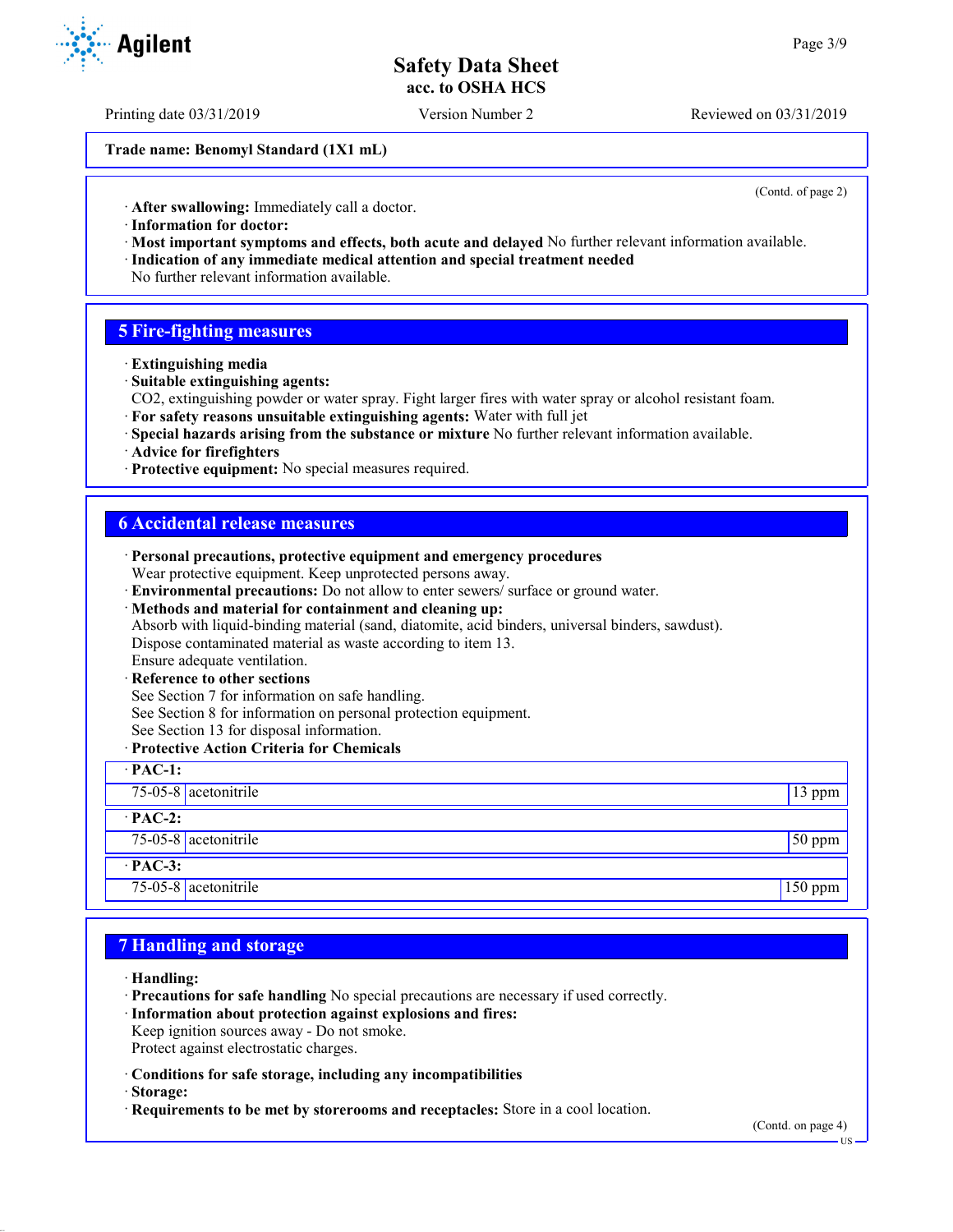Printing date 03/31/2019 Version Number 2 Reviewed on 03/31/2019

**Trade name: Benomyl Standard (1X1 mL)**

(Contd. of page 3)

· **Information about storage in one common storage facility:** Not required.

· **Further information about storage conditions:**

Keep receptacle tightly sealed.

Store in cool, dry conditions in well sealed receptacles.

· **Specific end use(s)** No further relevant information available.

## \* **8 Exposure controls/personal protection**

· **Additional information about design of technical systems:** No further data; see item 7.

#### · **Control parameters**

#### · **Components with limit values that require monitoring at the workplace:**

#### **75-05-8 acetonitrile**

PEL Long-term value: 70 mg/m<sup>3</sup>, 40 ppm

REL Long-term value: 34 mg/m<sup>3</sup>, 20 ppm

TLV Long-term value:  $34 \text{ mg/m}^3$ ,  $20 \text{ ppm}$ 

#### Skin

· **Additional information:** The lists that were valid during the creation were used as basis.

- · **Exposure controls**
- · **Personal protective equipment:**
- · **General protective and hygienic measures:**
- Keep away from foodstuffs, beverages and feed.
- Immediately remove all soiled and contaminated clothing.
- Wash hands before breaks and at the end of work.

Avoid contact with the eyes.

Avoid contact with the eyes and skin.

#### · **Breathing equipment:**

When used as intended with Agilent instruments, the use of the product under normal laboratory conditions and with standard practices does not result in significant airborne exposures and therefore respiratory protection is not needed.

Under an emergency condition where a respirator is deemed necessary, use a NIOSH or equivalent approved device/equipment with appropriate organic or acid gas cartridge.

#### · **Protection of hands:**

Although not recommended for constant contact with the chemicals or for clean-up, nitrile gloves 11-13 mil thickness are recommended for normal use. The breakthrough time is 1 hr. For cleaning a spill where there is direct contact of the chemical, butyl rubber gloves are recommended 12-15 mil thickness with breakthrough times exceeding 4 hrs. Supplier recommendations should be followed.

#### · **Material of gloves**

For normal use: nitrile rubber, 11-13 mil thickness

For direct contact with the chemical: butyl rubber, 12-15 mil thickness

## · **Penetration time of glove material**

For normal use: nitrile rubber: 1 hour

For direct contact with the chemical: butyl rubber: >4 hours

(Contd. on page 5)

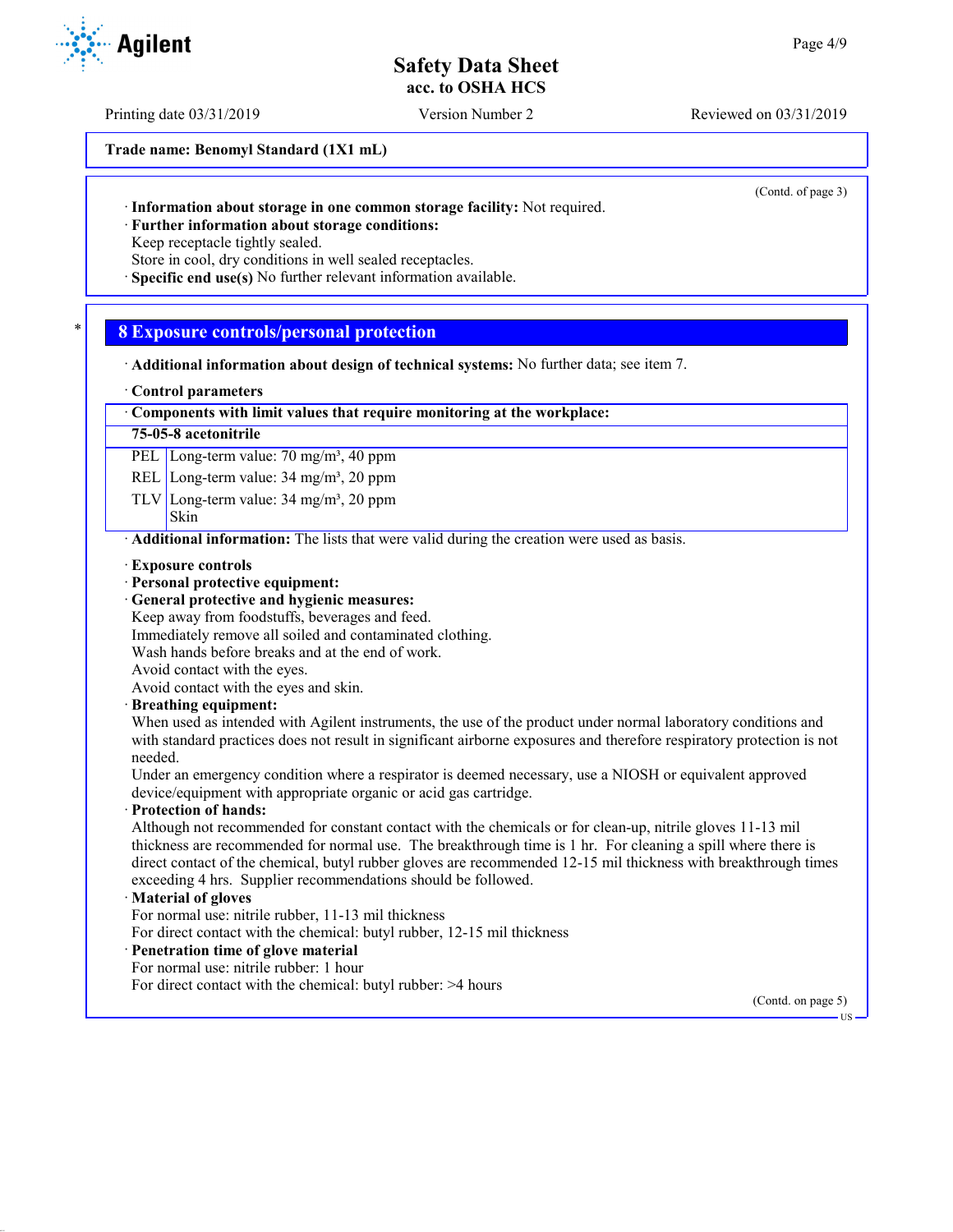Printing date 03/31/2019 Version Number 2 Reviewed on 03/31/2019

**Trade name: Benomyl Standard (1X1 mL)**

(Contd. of page 4)

US

· **Eye protection:**



| <b>9 Physical and chemical properties</b>                                        |                                                                                               |
|----------------------------------------------------------------------------------|-----------------------------------------------------------------------------------------------|
| · Information on basic physical and chemical properties<br>· General Information |                                                                                               |
| · Appearance:                                                                    |                                                                                               |
| Form:                                                                            | Fluid                                                                                         |
| Color:                                                                           | Colorless                                                                                     |
| · Odor:                                                                          | Aromatic                                                                                      |
| Odor threshold:                                                                  | Not determined.                                                                               |
| pH-value:                                                                        | Not determined.                                                                               |
| Change in condition                                                              |                                                                                               |
| <b>Melting point/Melting range:</b>                                              | -46 °C (-50.8 °F)                                                                             |
| <b>Boiling point/Boiling range:</b>                                              | 81 °C (177.8 °F)                                                                              |
| · Flash point:                                                                   | 2 °C (35.6 °F)                                                                                |
| · Flammability (solid, gaseous):                                                 | Not applicable.                                                                               |
| · Ignition temperature:                                                          | 525 °C (977 °F)                                                                               |
| · Decomposition temperature:                                                     | Not determined.                                                                               |
| · Auto igniting:                                                                 | Product is not selfigniting.                                                                  |
| Danger of explosion:                                                             | Product is not explosive. However, formation of explosive air/vapor<br>mixtures are possible. |
| <b>Explosion limits:</b>                                                         |                                                                                               |
| Lower:                                                                           | 4.4 Vol $\%$                                                                                  |
| Upper:                                                                           | 16 Vol $%$                                                                                    |
| $\cdot$ Vapor pressure at 20 °C (68 °F):                                         | $0$ hPa $(0$ mm Hg)                                                                           |
| $\cdot$ Density at 20 °C (68 °F):                                                | $0.786$ g/cm <sup>3</sup> (6.55917 lbs/gal)                                                   |
| · Relative density                                                               | Not determined.                                                                               |
| · Vapor density                                                                  | Not determined.                                                                               |
| · Evaporation rate                                                               | Not determined.                                                                               |
| · Solubility in / Miscibility with                                               |                                                                                               |
| Water:                                                                           | Not miscible or difficult to mix.                                                             |
| · Partition coefficient (n-octanol/water): Not determined.                       |                                                                                               |
| · Viscosity:                                                                     |                                                                                               |
| Dynamic:                                                                         | Not determined.                                                                               |
| Kinematic:                                                                       | Not determined.                                                                               |

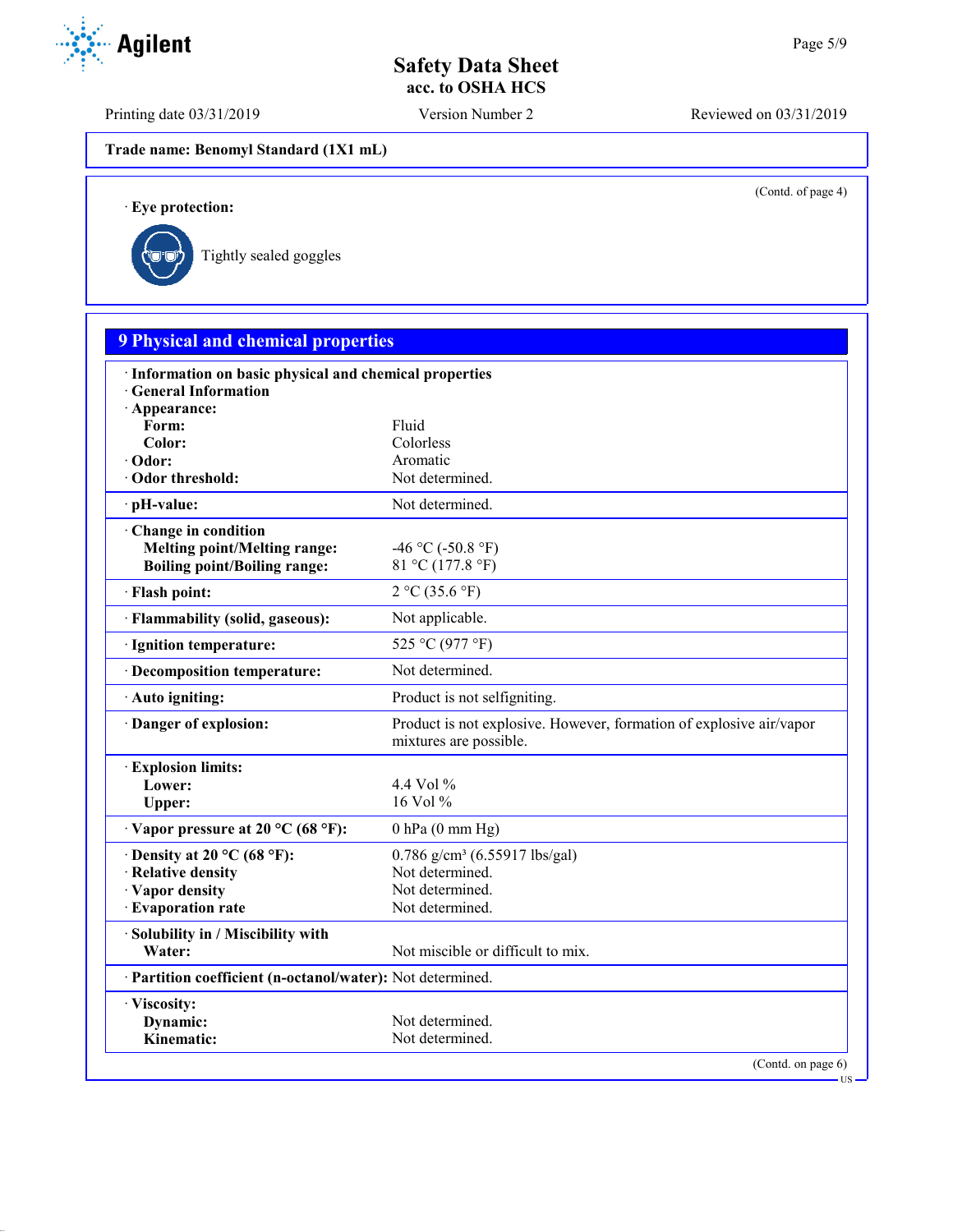Printing date 03/31/2019 Version Number 2 Reviewed on 03/31/2019

**Trade name: Benomyl Standard (1X1 mL)**

(Contd. of page 5)

· **Solvent content: VOC content:** 0.00 %

0.0 g/l / 0.00 lb/gal · **Other information** No further relevant information available.

## **10 Stability and reactivity**

· **Reactivity** No further relevant information available.

· **Chemical stability**

- · **Thermal decomposition / conditions to be avoided:** No decomposition if used according to specifications.
- · **Possibility of hazardous reactions** No dangerous reactions known.
- · **Conditions to avoid** No further relevant information available.
- · **Incompatible materials:** No further relevant information available.
- · **Hazardous decomposition products:** No dangerous decomposition products known.

## **11 Toxicological information**

· **Information on toxicological effects**

· **Acute toxicity:**

· **LD/LC50 values that are relevant for classification:**

**ATE (Acute Toxicity Estimate)**

| Oral   | LD50 | $1,320$ mg/kg (rat)                    |
|--------|------|----------------------------------------|
| Dermal | LD50 | $\geq$ 2,000 mg/kg (rabbit)            |
|        |      | Inhalative LC50/4 h 3,587 mg/L (mouse) |

#### **75-05-8 acetonitrile**

| Oral   | LD50 | $1,320$ mg/kg (rat)                      |
|--------|------|------------------------------------------|
| Dermal | LD50 | $\geq$ 2,000 mg/kg (rabbit)              |
|        |      | Inhalative LC50/4 h $3,587$ mg/L (mouse) |

## **17804-35-2 benomyl (ISO)**

| Oral        | LD50 | $10,000 \text{ mg/kg (rat)}$ |
|-------------|------|------------------------------|
| Dermal LD50 |      | $ >10,000$ mg/kg (rabbit)    |

· **Primary irritant effect:**

· **on the skin:** No irritant effect.

· **on the eye:** Irritating effect.

· **Sensitization:** No sensitizing effects known.

· **Additional toxicological information:**

The product shows the following dangers according to internally approved calculation methods for preparations: Harmful

Irritant

· **Carcinogenic categories**

· **IARC (International Agency for Research on Cancer)**

None of the ingredients is listed.

(Contd. on page 7)



US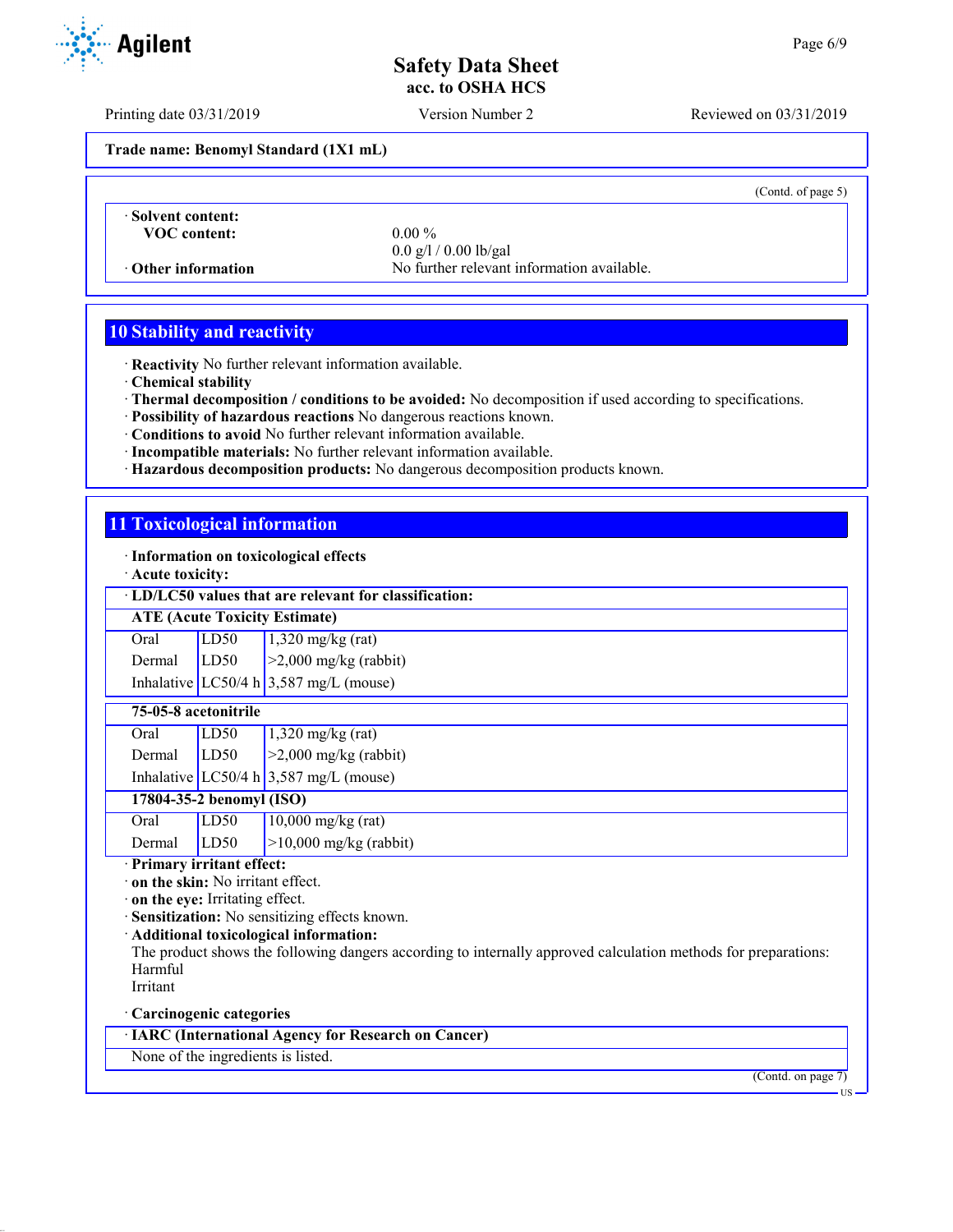Printing date 03/31/2019 Version Number 2 Reviewed on 03/31/2019

**Trade name: Benomyl Standard (1X1 mL)**

· **NTP (National Toxicology Program)**

None of the ingredients is listed.

#### · **OSHA-Ca (Occupational Safety & Health Administration)**

None of the ingredients is listed.

## **12 Ecological information**

#### · **Toxicity**

- · **Aquatic toxicity:** No further relevant information available.
- · **Persistence and degradability** No further relevant information available.
- · **Behavior in environmental systems:**
- · **Bioaccumulative potential** No further relevant information available.
- · **Mobility in soil** No further relevant information available.
- · **Additional ecological information:**

#### · **General notes:**

Water hazard class 2 (Self-assessment): hazardous for water

Do not allow product to reach ground water, water course or sewage system.

Danger to drinking water if even small quantities leak into the ground.

- · **Results of PBT and vPvB assessment**
- · **PBT:** Not applicable.
- · **vPvB:** Not applicable.
- · **Other adverse effects** No further relevant information available.

## **13 Disposal considerations**

· **Waste treatment methods**

· **Recommendation:**

Must not be disposed of together with household garbage. Do not allow product to reach sewage system.

- · **Uncleaned packagings:**
- · **Recommendation:** Disposal must be made according to official regulations.

## **14 Transport information**

| · Not Regulated, De minimus Quantities          | $\overline{\phantom{a}}$                                                            |
|-------------------------------------------------|-------------------------------------------------------------------------------------|
| ⋅ UN-Number<br>· DOT, IMDG, IATA                | UN1993                                                                              |
| UN proper shipping name<br>⊕DOT<br>· IMDG, IATA | Flammable liquids, n.o.s. (Acetonitrile)<br>FLAMMABLE LIQUID, N.O.S. (ACETONITRILE) |
|                                                 | $(Contd \text{ on } \text{pose } \Omega)$                                           |

(Contd. on page 8) US



(Contd. of page 6)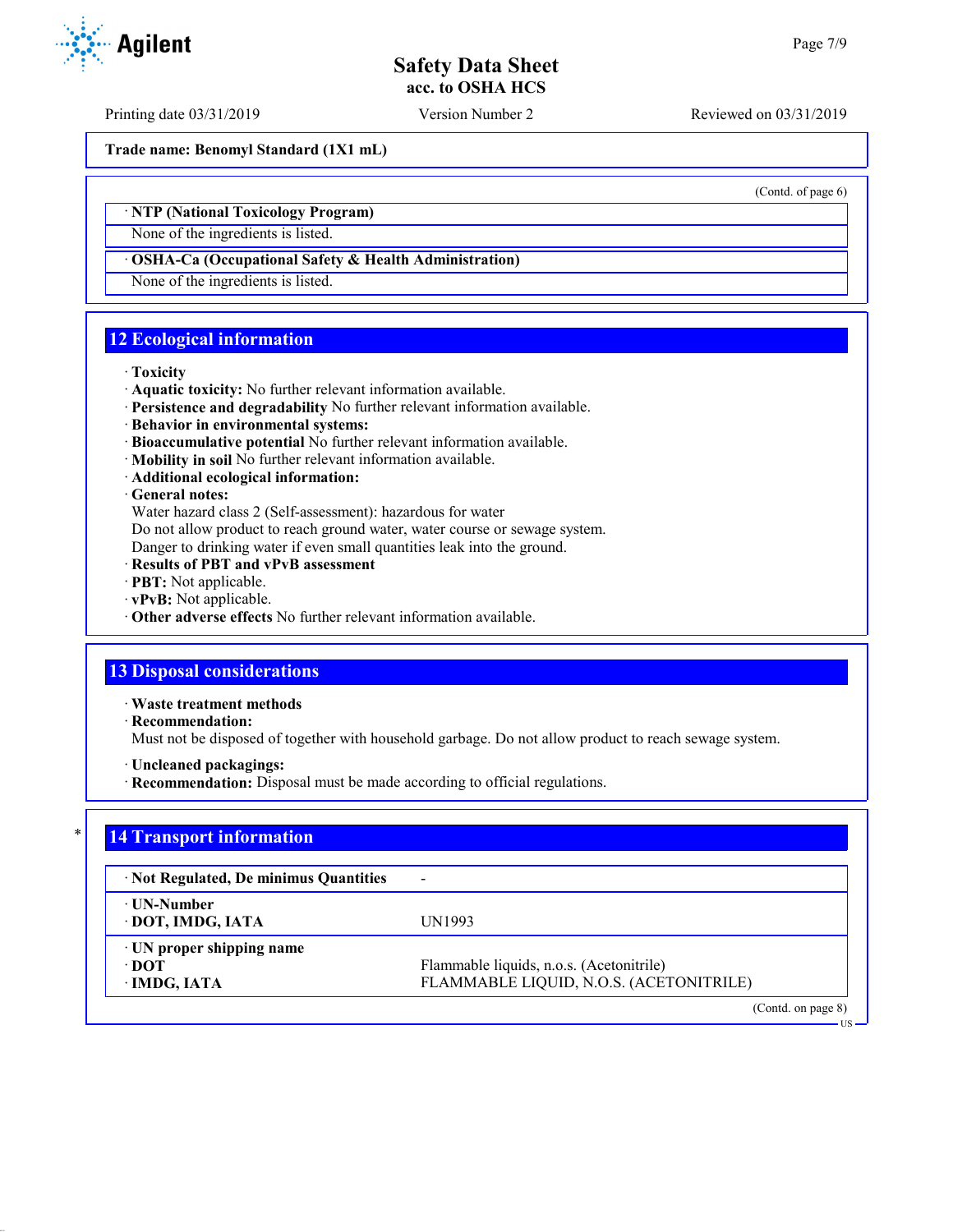Printing date 03/31/2019 Version Number 2 Reviewed on 03/31/2019

| Trade name: Benomyl Standard (1X1 mL) |  |  |  |
|---------------------------------------|--|--|--|
|---------------------------------------|--|--|--|

|                                                                            | (Contd. of page 7)                                  |
|----------------------------------------------------------------------------|-----------------------------------------------------|
| Transport hazard class(es)                                                 |                                                     |
| · DOT, IMDG, IATA                                                          |                                                     |
|                                                                            |                                                     |
| · Class                                                                    | 3 Flammable liquids                                 |
| · Label                                                                    | 3                                                   |
| · Packing group<br>· DOT, IMDG, IATA                                       | $\mathbf{I}$                                        |
| · Environmental hazards:                                                   | Not applicable.                                     |
| Special precautions for user                                               | Warning: Flammable liquids                          |
| · Danger code (Kemler):                                                    | 33                                                  |
| <b>EMS Number:</b>                                                         | $F-E,S-E$                                           |
| · Stowage Category                                                         | B                                                   |
| Transport in bulk according to Annex II of<br>MARPOL73/78 and the IBC Code |                                                     |
|                                                                            | Not applicable.                                     |
| · Transport/Additional information:                                        |                                                     |
| $\cdot$ DOT                                                                |                                                     |
| · Quantity limitations                                                     | On passenger aircraft/rail: 5 L                     |
|                                                                            | On cargo aircraft only: 60 L                        |
| $\cdot$ IMDG                                                               |                                                     |
| · Limited quantities (LQ)                                                  | 1L                                                  |
| $\cdot$ Excepted quantities (EQ)                                           | Code: E2                                            |
|                                                                            | Maximum net quantity per inner packaging: 30 ml     |
|                                                                            | Maximum net quantity per outer packaging: 500 ml    |
| · UN "Model Regulation":                                                   | UN 1993 FLAMMABLE LIQUID, N.O.S. (ACETONITRILE), 3, |
|                                                                            | $_{\rm II}$                                         |

# **15 Regulatory information**

· **Safety, health and environmental regulations/legislation specific for the substance or mixture** · **Sara**

· **Section 355 (extremely hazardous substances):**

None of the ingredients is listed.

· **Section 313 (Specific toxic chemical listings):**

All ingredients are listed.

· **TSCA (Toxic Substances Control Act):**

All ingredients are listed.

· **Proposition 65**

· **Chemicals known to cause cancer:**

None of the ingredients is listed.

(Contd. on page 9)



US